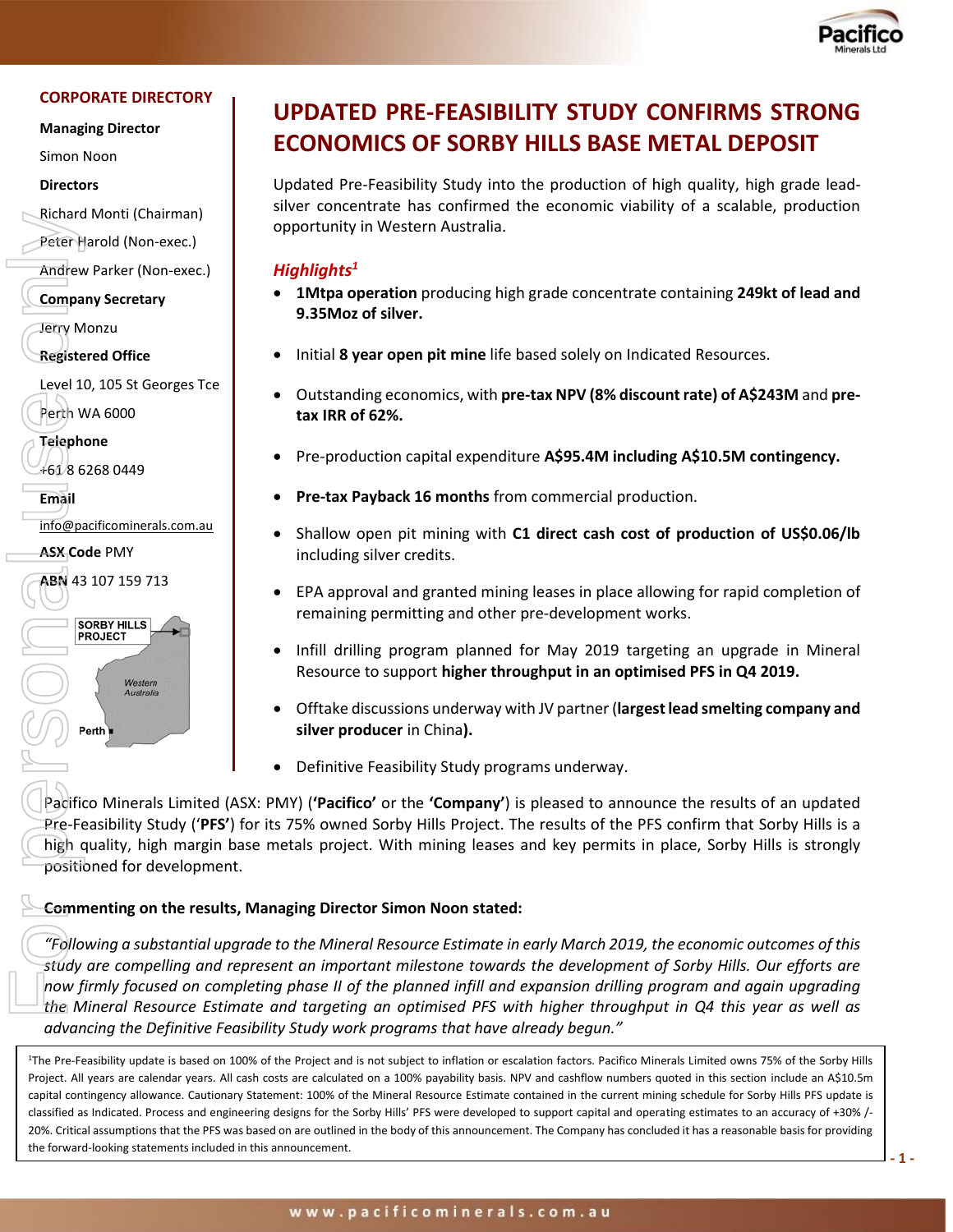

The PFS proposes an open-pit operation and a 1.0Mt per annum plant that applies conventional flotation processing. Product will be transported along an existing sealed road to the Port of Wyndham, which is located approximately 150 km from the proposed mine site.

Feed to the mill for the proposed 8 year mine life is comprised of 8.64 Mt of Indicated Mineral Resources. No Inferred Resources were considered for the PFS.

**PFS Cautionary Statement:** The Company believes that the production target, forecast financial information derived from that target and other forward looking statements included in this announcement are based on reasonable grounds. However, neither the Company nor any other person involved in advising on the PFS makes or gives any representation, assurance or guarantee that the production target or expected outcomes reflected in this announcement in relation to the production target will ultimately be achieved.

Investors should note that the Company believes the commodity prices, AUD: USD exchange rate and other variables that have been assumed to estimate the potential revenues, cash flows and other financial information are based on reasonable grounds as at the date of this announcement. However, actual commodity prices, exchange rates and other variables may differ materially over the contemplated mine life and, accordingly, the potential revenue, cash flow figures and other financial information provided in discussions set out in this announcement should be considered as an estimate only that may differ materially from actual results. The Company cautions investors from relying on the forecast information in this announcement and investors should not make any investment decisions based solely on the results. Excelsion the company only be available on terms that may be discussed in the production of the Company only be available on the Company be available to the company be available of the symphony of the production target of

 $A$  number of key steps need to be completed in order to bring Sorby Hills into production. Many of those steps are referred to in this announcement. Investors should note that if there are any delays associated with completing those steps, or completion of the steps does not yield the expected results, the revenue and cash flow figures may differ materially from actual results.

Funding in the order of A\$95.4 million will likely be required to achieve the range of outcomes indicated in this announcement. Investors should note there is no certainty that the Company will be able to raise any additional funding if needed. It is also possible

# *Overview of Key PFS Outcomes*

Sorby Hills is a large near surface lead-silver deposit in the East Kimberley region of Western Australia, with five granted mining leases. The excellent PFS outcomes confirm the technical and economic robustness of developing an integrated mining and processing operation to produce a high-value, high grade lead-silver concentrate. Key outcomes of the PFS are presented in Tables 1 and 2 below.

| <b>Table 1: Key PFS Outcomes - Production Metrics</b> |            |            |
|-------------------------------------------------------|------------|------------|
|                                                       | Annual     | <b>LOM</b> |
| Mill throughput                                       | 1.0Mt      | 8.64Mt     |
| Diluted mined ore grade                               |            |            |
| - Lead                                                |            | 3.50%      |
| - Silver                                              |            | 43g/t      |
| Life of Mine (LOM)                                    |            | 8 years    |
| Production (metal in concentrate)                     |            |            |
| - Lead                                                | 31.125kt   | 249kt      |
| - Silver                                              | $1.17$ Moz | 9.35Moz    |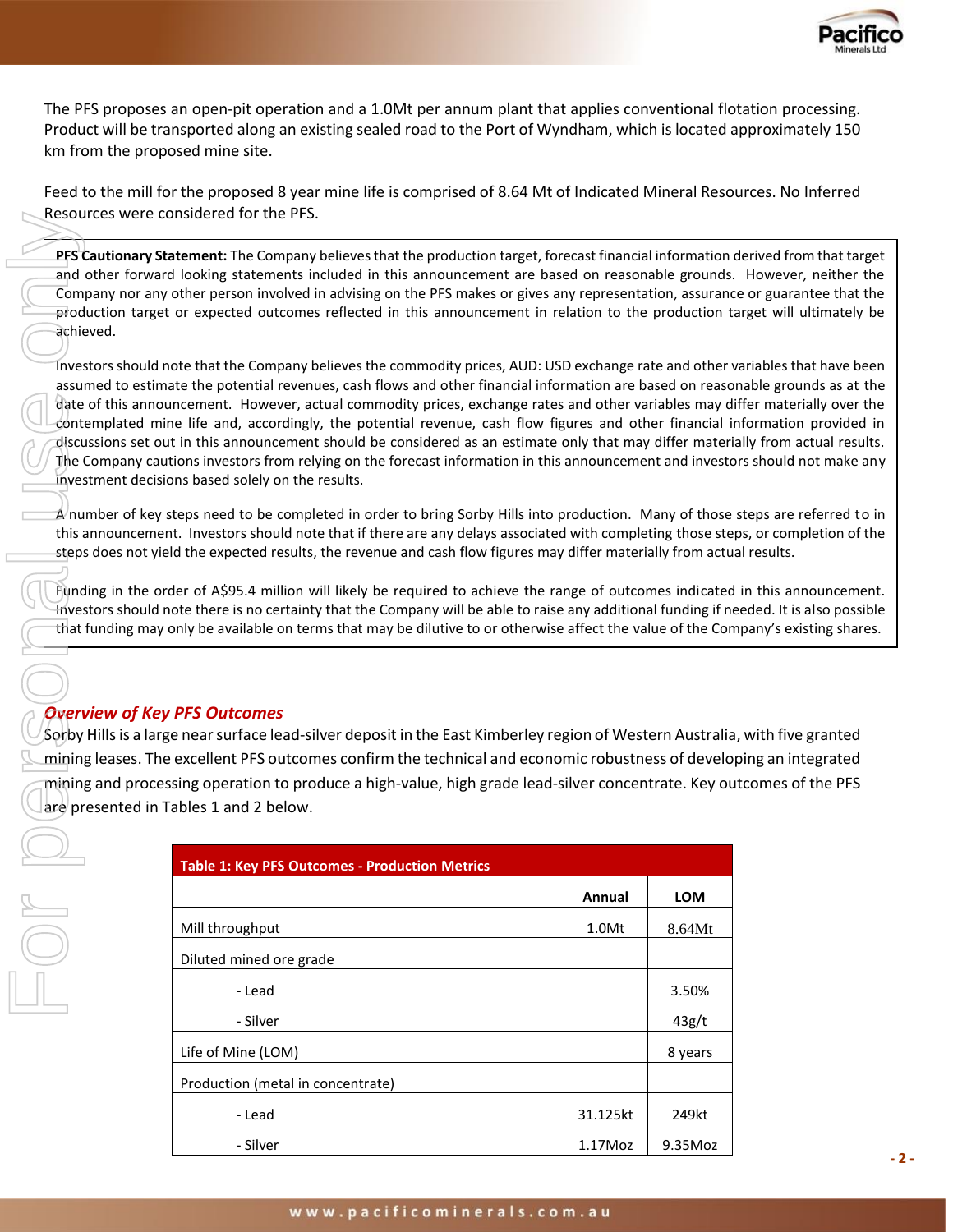

| <b>Table 1: Key PFS Outcomes - Production Metrics</b> |         |  |
|-------------------------------------------------------|---------|--|
| High-value lead-silver concentrate grade:             |         |  |
| - Lead                                                | 65%     |  |
| - Silver                                              | 1270g/t |  |

|                       | Table 2: Key PFS Outcomes - Capital Investment, Operating Cost and Project<br><b>Economics</b>                                                                                                                                                                                                                                                                                                                                                                                                                                                                                                                                                                                                                                                                |              |
|-----------------------|---------------------------------------------------------------------------------------------------------------------------------------------------------------------------------------------------------------------------------------------------------------------------------------------------------------------------------------------------------------------------------------------------------------------------------------------------------------------------------------------------------------------------------------------------------------------------------------------------------------------------------------------------------------------------------------------------------------------------------------------------------------|--------------|
|                       |                                                                                                                                                                                                                                                                                                                                                                                                                                                                                                                                                                                                                                                                                                                                                               | LOM          |
|                       | Capital investment assumptions                                                                                                                                                                                                                                                                                                                                                                                                                                                                                                                                                                                                                                                                                                                                |              |
|                       | Pre-production capital expenditure                                                                                                                                                                                                                                                                                                                                                                                                                                                                                                                                                                                                                                                                                                                            | A\$95.4M     |
|                       | <b>Construction Period</b>                                                                                                                                                                                                                                                                                                                                                                                                                                                                                                                                                                                                                                                                                                                                    | 12 months    |
|                       | <b>Operating Cost</b>                                                                                                                                                                                                                                                                                                                                                                                                                                                                                                                                                                                                                                                                                                                                         |              |
|                       | Lead C1 direct cost of production <sup>1</sup>                                                                                                                                                                                                                                                                                                                                                                                                                                                                                                                                                                                                                                                                                                                | US\$0.06/lb  |
|                       | <b>Financial assumptions and Project economics</b>                                                                                                                                                                                                                                                                                                                                                                                                                                                                                                                                                                                                                                                                                                            |              |
|                       | Lead Metal Price                                                                                                                                                                                                                                                                                                                                                                                                                                                                                                                                                                                                                                                                                                                                              | US\$0.92/lb  |
|                       | <b>Silver Metal Price</b>                                                                                                                                                                                                                                                                                                                                                                                                                                                                                                                                                                                                                                                                                                                                     | US\$15.40/oz |
|                       | Exchange Rate (AUD: USD)                                                                                                                                                                                                                                                                                                                                                                                                                                                                                                                                                                                                                                                                                                                                      | 0.70         |
|                       | Pre-tax net present value (NPV) (8% discount rate)                                                                                                                                                                                                                                                                                                                                                                                                                                                                                                                                                                                                                                                                                                            | A\$243M      |
|                       | Pre-tax internal rate of return (IRR)                                                                                                                                                                                                                                                                                                                                                                                                                                                                                                                                                                                                                                                                                                                         | 62%          |
|                       | Pre-tax Payback from commercial production                                                                                                                                                                                                                                                                                                                                                                                                                                                                                                                                                                                                                                                                                                                    | 16 months    |
|                       | Upcoming value-adding milestone workstreams include:<br>Phase II drilling campaign due to commence in April/May with 6,500m of drilling planned.<br>Preparation of an updated Mineral Resource Estimate.<br>Completion of an optimised Pre-Feasibility Study, targeting maiden ore reserve estimate.<br>Pacifico commenced engagement with its JV partner Henan Yuguang as part of the PFS p<br>very positive response. The Company plans to continue engagement over coming mont<br>consider formal offtake arrangements.<br>Advancing discussions with project financiers - the Company has initiated preliminary<br>number of parties regarding project financing including traditional banks and strategic fina<br>Commence Definitive Feasibility Study. |              |
| <b>Summary of PFS</b> | Pacifico owns 75% of the Sorby Hills lead-silver Project and Yuguang (Australia) Pty Ltd, a subsidiary<br>owns the remaining 25%. HYG is the largest lead smelting company and silver producer in China ar<br>the Top 500 Chinese enterprises and Top 500 China manufacturing enterprises for the past five cor<br>The Project was discovered in 1971 and has been the subject of historical (pre-1980) and moder<br>preliminary (PFS level) economic studies. There has been no previous mining activity at Sorby Hil<br>does not outcrop. The Project is located within granted mining leases M80/197, M80/196, wit<br>peripheral mining leases M80/285, M80/286 and M80/287.                                                                               |              |

# *Upcoming Project Milestones in 2019*

- Phase II drilling campaign due to commence in April/May with 6,500m of drilling planned.
- Preparation of an updated Mineral Resource Estimate.
- Completion of an optimised Pre-Feasibility Study, targeting maiden ore reserve estimate.
- Pacifico commenced engagement with its JV partner Henan Yuguang as part of the PFS process, receiving a very positive response. The Company plans to continue engagement over coming months with a view to consider formal offtake arrangements.
	- Advancing discussions with project financiers the Company has initiated preliminary discussions with a number of parties regarding project financing including traditional banks and strategic financiers.
- Commence Definitive Feasibility Study.

## *Summary of PFS*

Pacifico owns 75% of the Sorby Hills lead-silver Project and Yuguang (Australia) Pty Ltd, a subsidiary of Henan Yuguang, owns the remaining 25%. HYG is the largest lead smelting company and silver producer in China and has been among the Top 500 Chinese enterprises and Top 500 China manufacturing enterprises for the past five consecutive years.

The Project was discovered in 1971 and has been the subject of historical (pre-1980) and modern exploration, and preliminary (PFS level) economic studies. There has been no previous mining activity at Sorby Hills, and the deposit does not outcrop. The Project is located within granted mining leases M80/197, M80/196, with three additional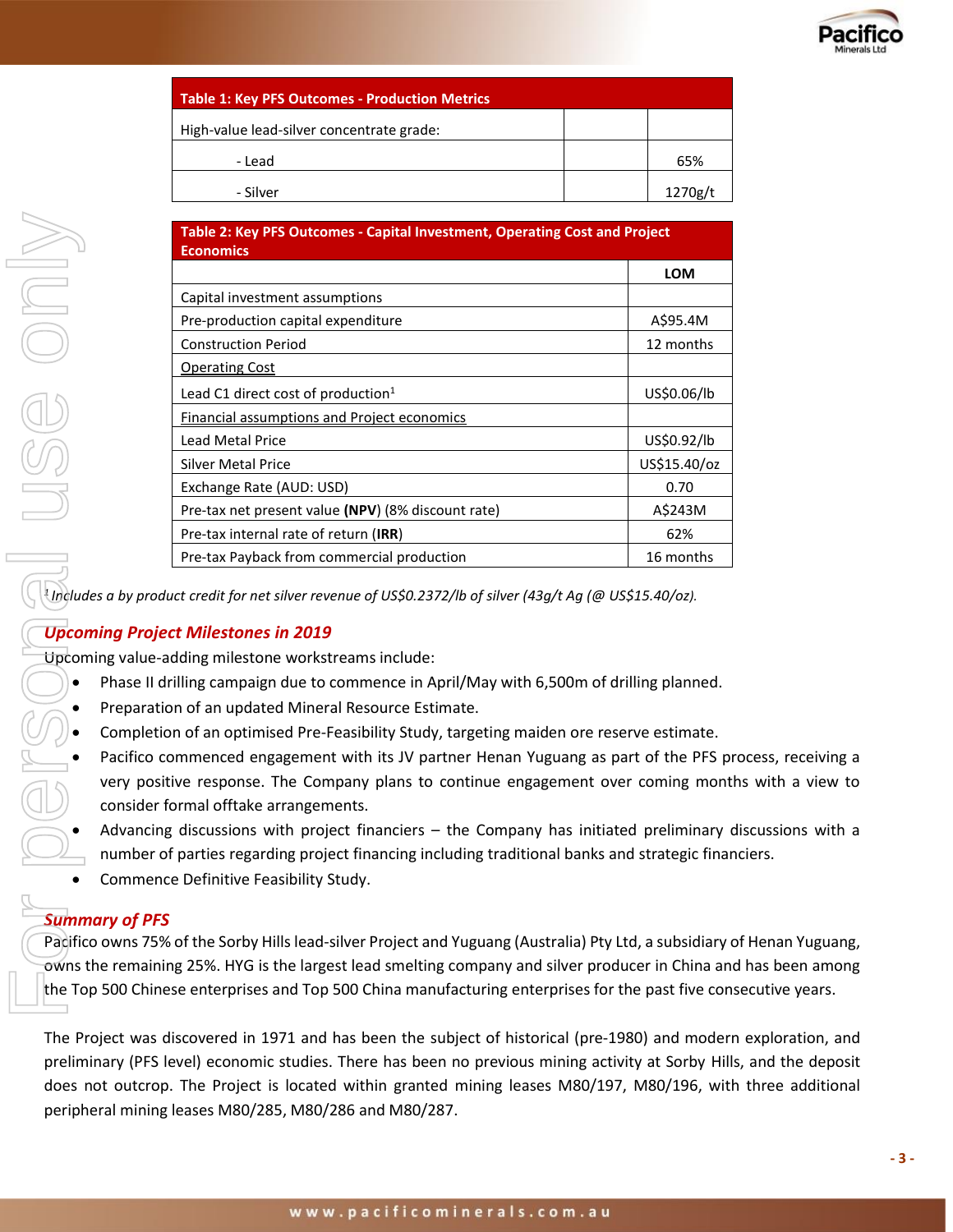



*Figure 1. Location of the Sorby Hills Project Approximately 50km North-East of Kununurra, Western Australia.*

Pacifico undertook this PFS, following completion of the 2018 Phase 1 drilling campaign and several technical study reviews to confirm the technical and economic robustness of developing an integrated mining and processing operation to produce high value, high grade lead-silver concentrate at Sorby Hills.

Working with an update of the most recent Mineral Resource Estimate (see Pacifico ASX announcement of 7 March 2019) ('**March 2019 Resource'**), the PFS envisages a 1.0 million tonne per annum (Mtpa) throughput rate over an initial  $8\,$  year mine life. The proposed mine plan targets high grade lead-silver mineralisation, all within Indicated Resources. The PFS combines ore drawn from three open pits with a processing plant employing conventional milling and flotation with a Dense Media Separation (DMS) beneficiation plant between the coarse crush (dry end) and the grind and flotation circuit (wet end). The production rate was selected after analysing previous DMS test work which highlighted the ease of upgrading the grade of the ore via simple gravity separation. Ore sorter technology has advanced since the 2012 PFS, motivating Pacifico to provide a series of master composites to an ore sorter test facility. This will determine if above-standard DMS performance can be achieved through using a combination of optical, density (XRT) and EM sensors to discriminate the colour, density and conductance of lead-silver ore (galena) from waste rock.

The PFS indicates steady state annual production of concentrate containing approximately 31.125ktpa of lead and 1.17Mozpa of silver. Pre-production capital expenditure is estimated to be A\$95.4M (including A\$10.5M contingency) and lead C1 direct cash costs of production of US\$0.06/lb (inclusive of silver by product credits). Using a lead price of US\$0.92/lb and silver price of US\$15.40/oz, together with an exchange rate of A\$1= US\$0.70, results in an estimated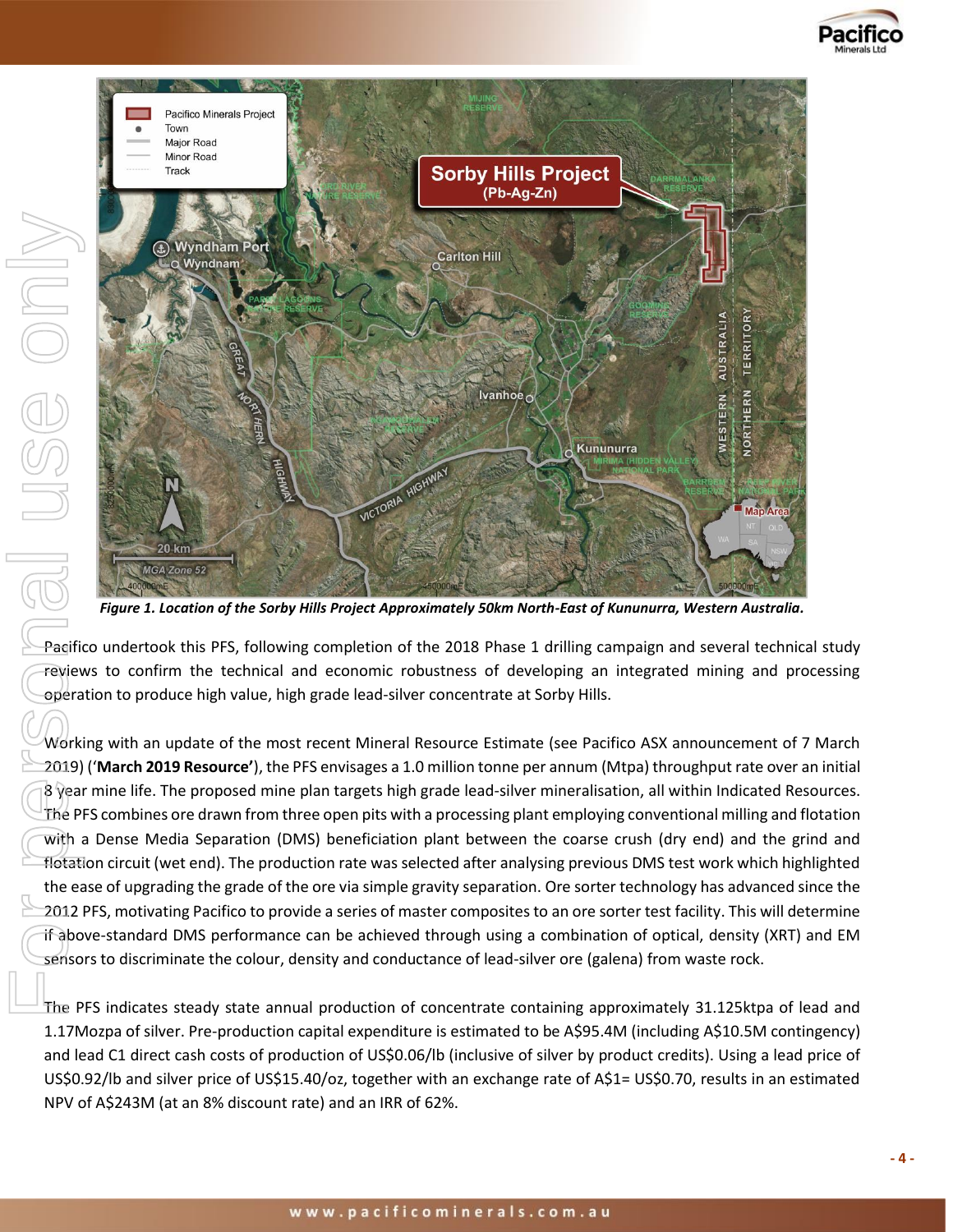

#### **Introduction**

Sorby Hills is well-located with the availability of crucial infrastructure and ready access to water, public roads and the town of Kununurra. Lead-silver concentrate will be transported by road to the port of Wyndham, approximately 150km from the Project area via sealed roads.

Sorby Hills' mining leases were granted prior to the Mabo and Wik High Court decisions and therefore, native title has been extinguished over these mining leases.

#### **Mineral Resource Estimate and Geology**

The Sorby Hills lead-silver mineralisation is hosted within nine discrete deposits which have historically been referred to as Pods. The seven lead-dominant Pods were named as simple letters with A in the south and ending in I to the north, (A, B, C, DE, F, H, I). The J Pod contains lead mineralisation but has no resource estimate and is therefore not considered a deposit. Note there is no G Pod. Drilling campaigns at D and E Pods have now resolved these once separate Pods into a single Pod. The two zinc dominant Pods to the north are called Alpha and Beta. Importantly, Alpha and Beta also contain lead-dominant mineralisation above the zinc mineralisation. It is still unclear why there is such a marked partitioning between the lead-dominant mineralisation and the zinc-dominant mineralisation.



*Figure 2. Mineral Resource Block Model Colour Coded by Classification.*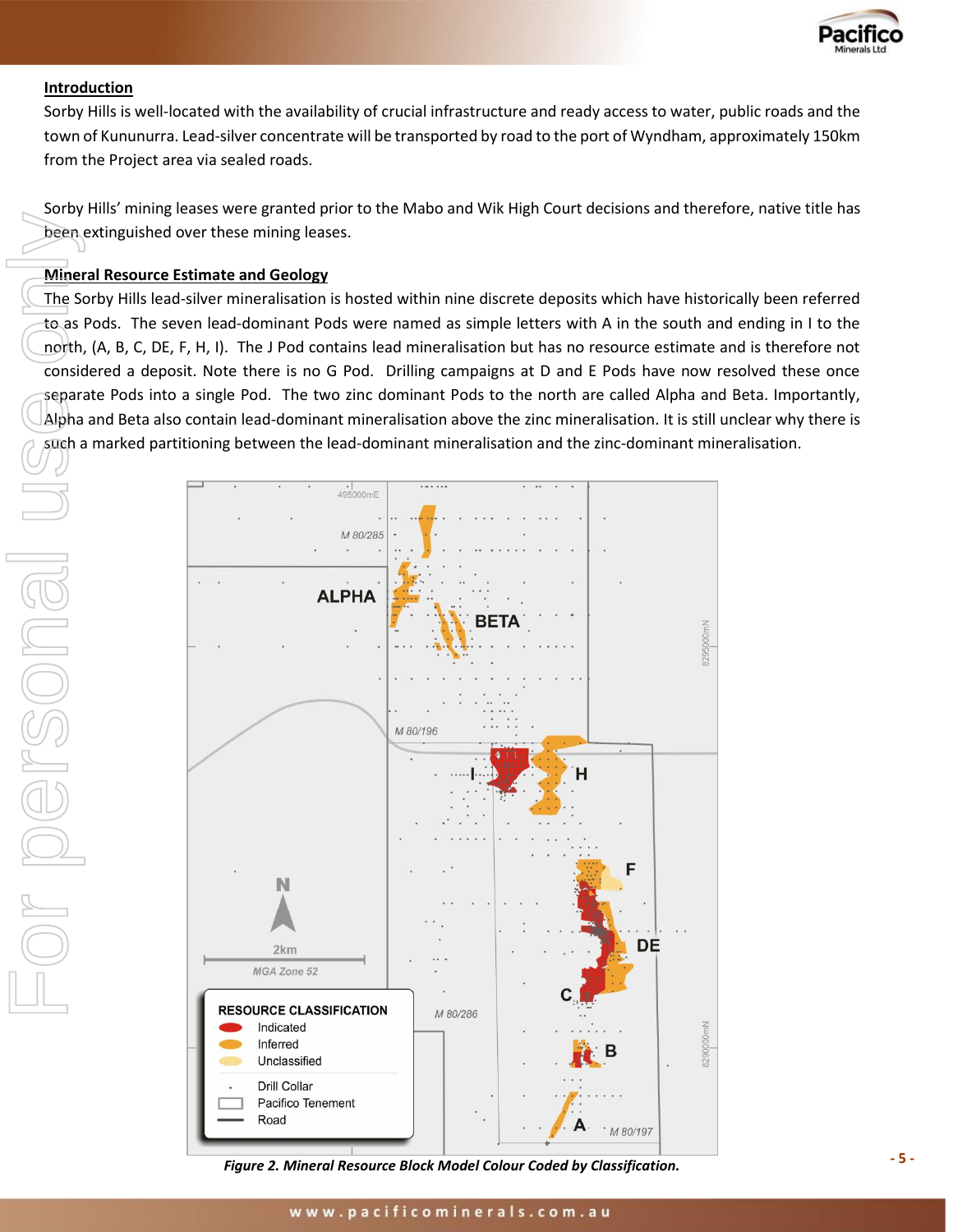

These deposits form a north-south arcuate trend approximately 7km long hosted in carbonate sediments on the northern margin of the Burt Range Formation next to the north-eastern flank of the Pincombe Range visible as a prominent topographic feature rising from the Weaber Plain to the east of the Weaber Plains Road. The rocks around Sorby Hills are pervasively dolomitised as distinct from other drilled areas of the Burt Range Formation which is undolomitised. Dolomitisation has been noted as both pre- and syn-mineralisation.

Table 4 confirms the current Mineral Resource Estimate which was completed by Pacifico using data from a total of 1,199 drill holes in the database, of these, 546 holes were drilled prior to 2007 and of these 353 holes were retained. An additional 300 holes were drilled between 2007 and 2018. Consequently, the Mineral Resource has been estimated from a total of 653 drill holes. The March 2019 Resource was estimated under the JORC Code 2012 and released to the ASX on 7 March 2019. A summary of the Estimate is presented in Table 4. Table<br>
1,199<br>
An ad<br>
Command<br>
Command<br>
Command<br>
The Command<br>
The Command<br>
The Command<br>
The Command<br>
The Command<br>
The Command<br>
The Command<br>
The Pod an<br>
The Pod an<br>
The Pod an<br>
De Records and<br>
De Pod an<br>
De Records and<br>
De R

| Table 4: JORC Mineral Resource Estimate (MRE) at a 1% Lead Cut-Off Grade |             |                |                    |
|--------------------------------------------------------------------------|-------------|----------------|--------------------|
| <b>Resource Classification</b>                                           | Tonnes (Mt) | Lead Grade (%) | Silver Grade (g/t) |
| Indicated                                                                | 10.85       | 3.9            | 46                 |
| Inferred                                                                 | 19.13       | 3.6            | 42                 |
| Total                                                                    | 29.98       | 3.7            | 43                 |

The Company is not aware of any new information or data that materially affects the information included in the 7 March 2019 release and, in the case of the March 2019 Resource, that all material assumptions and technical parameters underpinning the March 2019 Resource continue to apply and have not materially changed.

The March 2019 Resource is based on geological data from 11 historic drilling campaigns as described in Table 5 below. Geological and resource modelling used Datamine software. Wireframing was carried on 50m spaced east-west oriented cross sections and then cross-checked in plan. A 3D geological model is being developed which encompassed the major litho-stratigraphic units, slump breccia zones and faults. Solid wireframes were created for the mineralised Pod at a 2.5% Pb cut-off and a 1.0% Pb cut off.

| <b>Table 5: Historic Drill Campaigns</b> |                          |                                                             |                |
|------------------------------------------|--------------------------|-------------------------------------------------------------|----------------|
| Campaign No.                             | <b>Drill Hole Series</b> | <b>Drilling Methods</b>                                     | Year           |
| 1                                        | DDH1-DDH65               | Diamond coring with unspecified precollar (mud rotary)      | 1972-1973      |
| $\mathcal{P}$                            | <b>RI-R29</b>            | Rotary Percussion (some open hole RC)                       | <b>Unknown</b> |
| 3                                        | FDH1-FDH89               | Conventional RC using VPRH rig                              | 1974           |
| 4                                        | WBS1001-W8S1160          | Mud rotary and RAB precollars with diamond tail             | 1975           |
|                                          | WBS2001-WBS2159          | Conventional RC using VPRH rig (possibly some open<br>hole) | 1975           |
|                                          | WBS3001-WBS3041          | Rotary (probably open hole)                                 | 1975           |
| 5                                        | WBS4001-WBS4205          | Rotary (Mostly open hole some conventional RC)              | 1976-1979      |
| 6                                        | WBS5001-WBS5099          | Mud rotary precollars diamond tails                         | 1978-1979      |
|                                          | WBS6002 - WBS6044        | Some RAB some mud rotary precollars with diamond tails      | 1980           |
|                                          | WBS7003 - WBS7035        | RAB and conventional RC                                     | 1980           |
| 8                                        | CSHDD001-CSHDD029        | Diamond coring with open precollar (mud rotary)             | 2007           |
| 9                                        | ISHDD001-ISHDD006        | Diamond coring with open precollar (RC)                     | 2010           |
|                                          | ISHRC001-ISHRC047        | Conventional RC using T685WS Schramm rig                    | 2010           |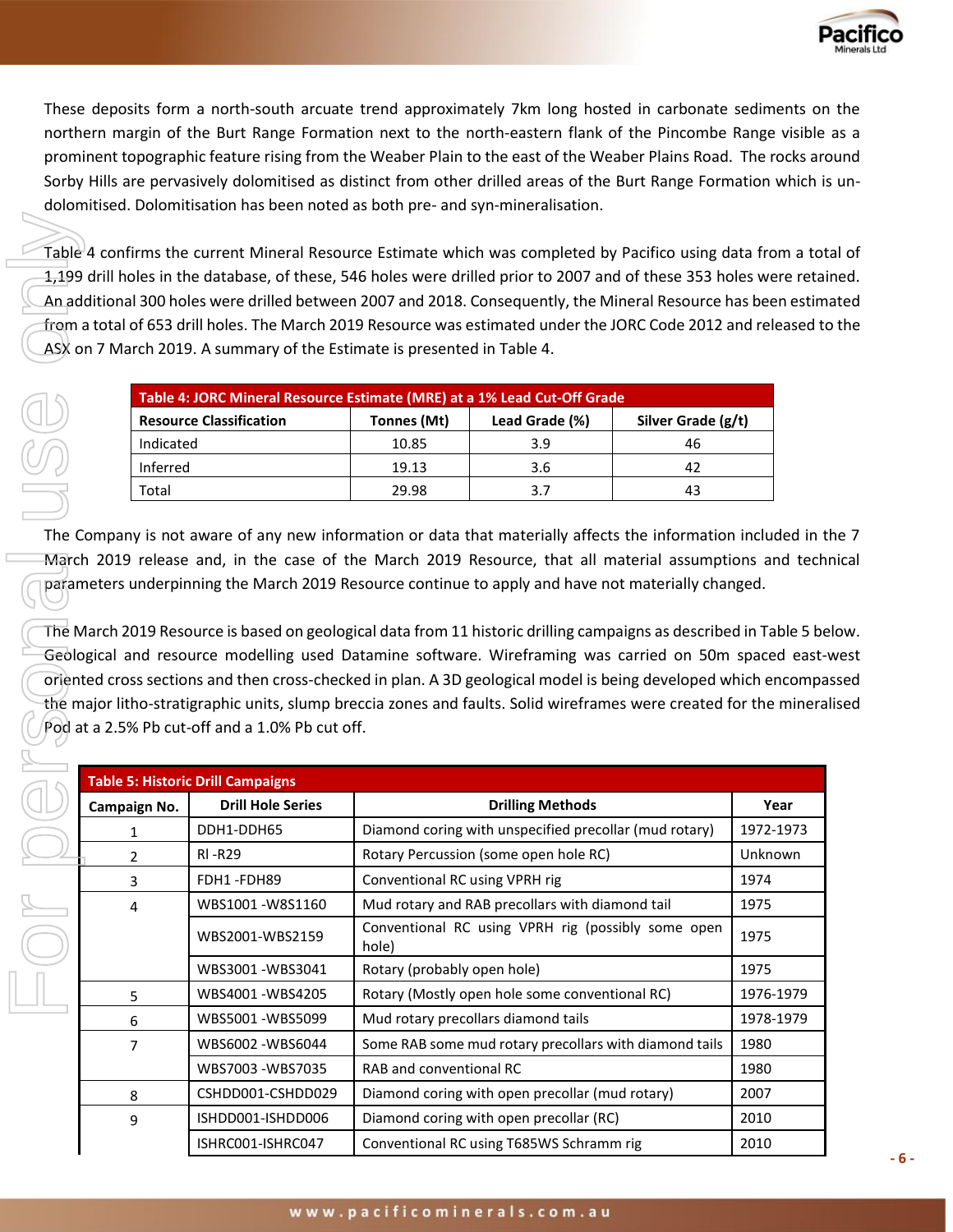

|    | DSHRC001-DSHRC018      | Conventional RC using T685WS Schramm rig                             | 2010 |
|----|------------------------|----------------------------------------------------------------------|------|
|    | CSHRC001-CSHRC024      | Conventional RC using T685WS Schramm rig                             | 2010 |
|    | IPRC001-IPRC004        | Conventional RC using T685WS Schramm rig                             | 2010 |
|    | DSHDD001-DSHDD002      | Diamond coring with open precollar (RC)                              | 2010 |
|    | CSHDD0030-CSHDD031     | Diamond coring with open precollar (RC) (see 2007<br>drilling above) | 2010 |
| 10 | KSHRC001-KSHRC108      | Conventional RC                                                      | 2011 |
| 11 | AB, ACD, AF, AI series | RC and HQ diamond tails                                              | 2018 |

Lead is the primary economic element and was modelled using ordinary kriging. Local dip variations to the stratabound mineralisation were honoured using the dynamic anisotropy functionality within Datamine. Blocks were modelled with dimensions of 10m (X) x 10m (Y) x 5m (Z). Blocks were estimated using a search ellipse of 40m (major) x 40m (semiminor) x 20m (minor). With a minimum of 5 and a maximum of 25 samples from a minimum of four drillholes per cell interpolation. Search radii were increased, and the minimum number of samples were reduced in subsequent sample searches if cells were not interpolated in the first two passes. Cell discretisation of 4m (X) x 4m (Y) x 1m (Z) was employed. 10<br>
11<br>
11<br>
Lead is the primar<br>
mineralisation we<br>
dimensions of 10<br>
minor) x 20m (mil<br>
mineralisation sea<br>
searches if cells \<br>
employed.<br>
These methods and<br>
ore from stratabor<br>
from density test<br>
(Resource classific<br>
qua

These methods are believed to be appropriate for the data set and evaluation as a series of open pit mines extracting  $\Box$  ore from stratabound style mineralisation. Bulk densities were assigned to each domain based on a formula derived from density test work.

Resource classification for Sorby Hills is based upon a review of critical modifying factors including data density, data quality, geological confidence, geostatistics, variography, and quality of the estimate. On this basis, the Resource has been classified as Indicated in areas where there is high geological confidence, and there is appropriate drill spacing, from generally 50m x 50m but in places 25m x 25m, where there is continuity of geology and grade. Inferred Resources are reported where drill spacing is generally 50m x 50m, and there is not the level of confirmatory infill evidence of geology and grade.

The March 2019 Resource estimate has been prepared assuming mining and processing can be economically undertaken using open pit mining methods and conventional flotation processing. A 1.0% lead cut-off grade was selected having regard to the practical mining and processing and economic modelling associated with the PFS. The assumptions used in the PFS are presented elsewhere in this announcement, and further information concerning the March 2019 Resource is detailed in the Company's ASX release of 7 March 2019.

## **Mining Study**

Open Pit mining will use standard excavators and haul trucks. Ground conditions within the top 20m to 30m are expected to allow free-digging or the use of rippers without the need for drill and blast.

Using available geotechnical data extracted from a Mount Isa Mines Limited report prepared for the Aquitaine Australia Minerals – Mimets Exploration Joint Venture titled 'Sorby Hills Project – Preliminary Feasibility Study. Rock Mechanics dated November 1979, a simple picture of the geotechnical parameters and fracture pattern findings is clearly described.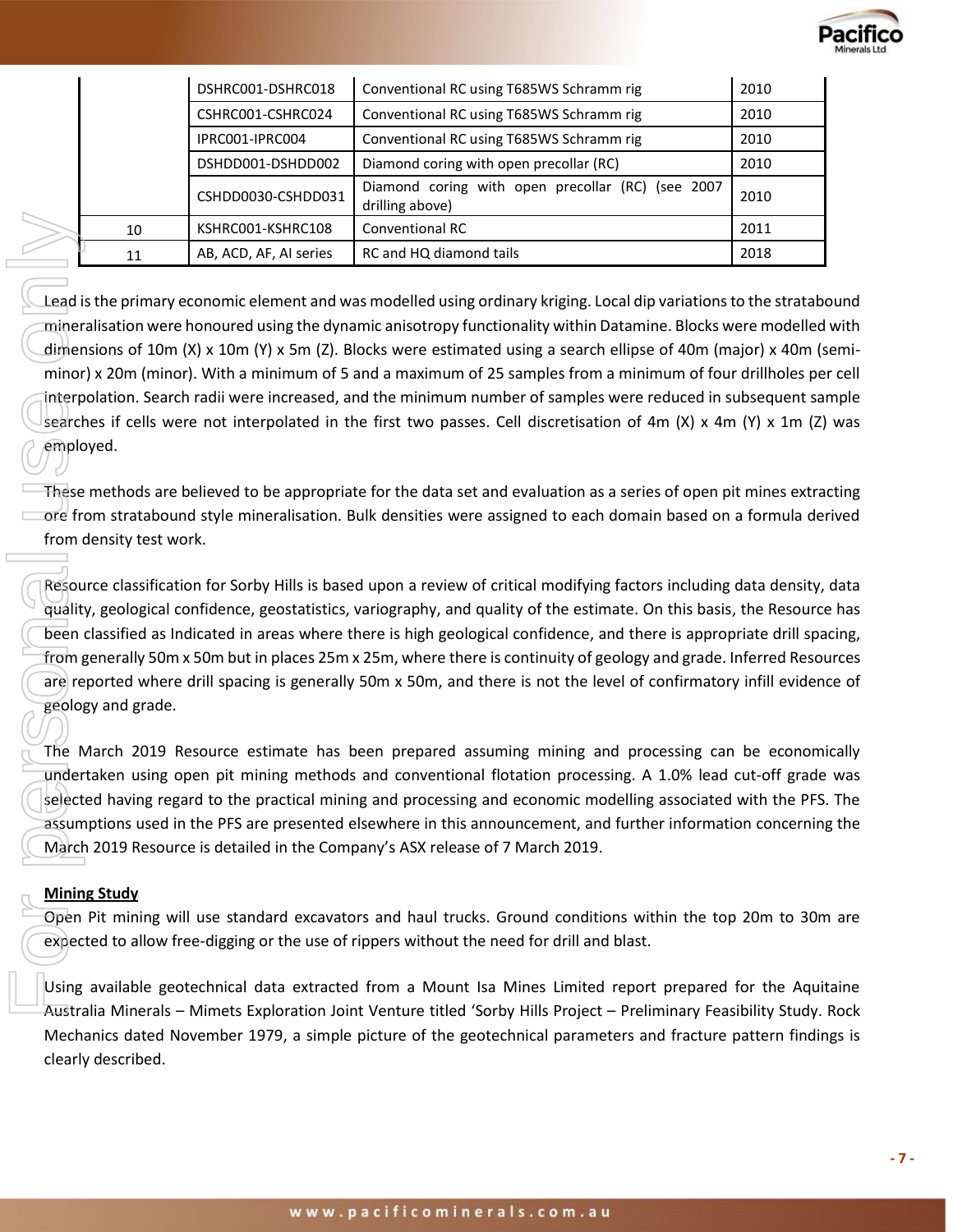

The primary source of information for the report were detailed structural logs of 11 HQTT (61 mm diameter) diamond cores through a part of Deposit I, supported by examination of some earlier diamond drill cores, logs from in and around Deposit I, inspection and face mapping of an exploratory adit at the edge of Deposit I, the outcrops of the Sorby Hills, a report on the structural geology of the area and various Aquitaine drawings.

The HQTT diamond drill cores were arranged in the two arms of a cross. Two sets of fractures were found in the 'cross' cores. They were vertical and normal to each other and bedding, forming an orthogonal relationship. Such a relationship is typical of fractures in flat lying, undeformed, sedimentary basins. A set striking 340° – 160° had a frequency of 6/metre normal to its plane and the other striking 070° – 250° had a frequency of 3/m. The similarity of the orientations in the 'cross' and the outcrops of the Sorby Hills, along with an apparently similar pattern in the other cores from Deposit I, suggests that this fracture pattern persists through all of this section of the basin, embracing all the identified deposits of mineralisation.

With no measurements, rock stresses can only be estimated. The greatest principal stress is likely to be vertical and equal to the weight of the overlying rock. With a rock density of around 2.8 t/m<sup>3</sup> and the density of soil, sand, gravel and completely weathered rock around half this, vertical stresses are likely to vary from about 1 MPa at a depth of about 40m to 2.5 – 3.0 MPa at 100m. The corresponding horizontal stress is estimated to be a quarter to a third of these values. The shallow depth of mineralisation and consequent low stresses means that stress is likely to have a negligible effect on rock stability.

To substantiate the earlier geotechnical work, Pacifico plans to drill several PQ diameter diamond drill holes at the start of the Phase II drilling program to commence in April 2019 and site these drill holes in the pit wall areas of the planned Deposit DE open pit. These holes will then be subject to systematic structural and geotechnical logging. This data collection will assist in the planning of suitable bench/berm geometry and inter ramp angles using kinetic analysis and empirical slope design. Kinematic analysis looks at the potential for rock slope failures (plane, wedge, toppling failures) due to discontinuities such as joints, faults and bedding planes. Empirical slope design uses a range of rock mass rating methods. Some geotechnical testing may also be needed to provide more information and confirm pit limits.

#### **Process Engineering and Metallurgical testwork**

Perth based engineering consultants Lycopodium conducted a PFS review of all processing options which resulted in a conceptual plant design for a 1Mtpa flotation plant and associated infrastructure constructed on site at the Sorby Hills Project. The proposed plant design is relatively conventional and straightforward, reflecting the favourable metallurgical characteristics of the Sorby Hills Deposit. Lycopodium reviewed previous metallurgical test work undertaken by MIM (1979) and AMML (2008). This work confirms Sorby Hills' ore as soft (WI = 9.7kWh/t (MIM) and  $W1 = 9.3$  and 9.8kWh/t (AMML)) with coarse galena and an optimised grind size of 75um (at least 80% passing at 75um). Low reagent usage and high recoveries result in the design of a simple flow sheet. Future metallurgical testing will seek to increase the assay suite and determine if there are any deleterious elements in the resulting concentrate that attract penalties. At this early stage with a carbonate/sediment host rock with low pyrite, previous concentrate specifications For the state of the two since that is math than the state of fractures in fatt lying, undeformed, sellimentary based in the state of the state of the state of the state of the state of the state of the state of the state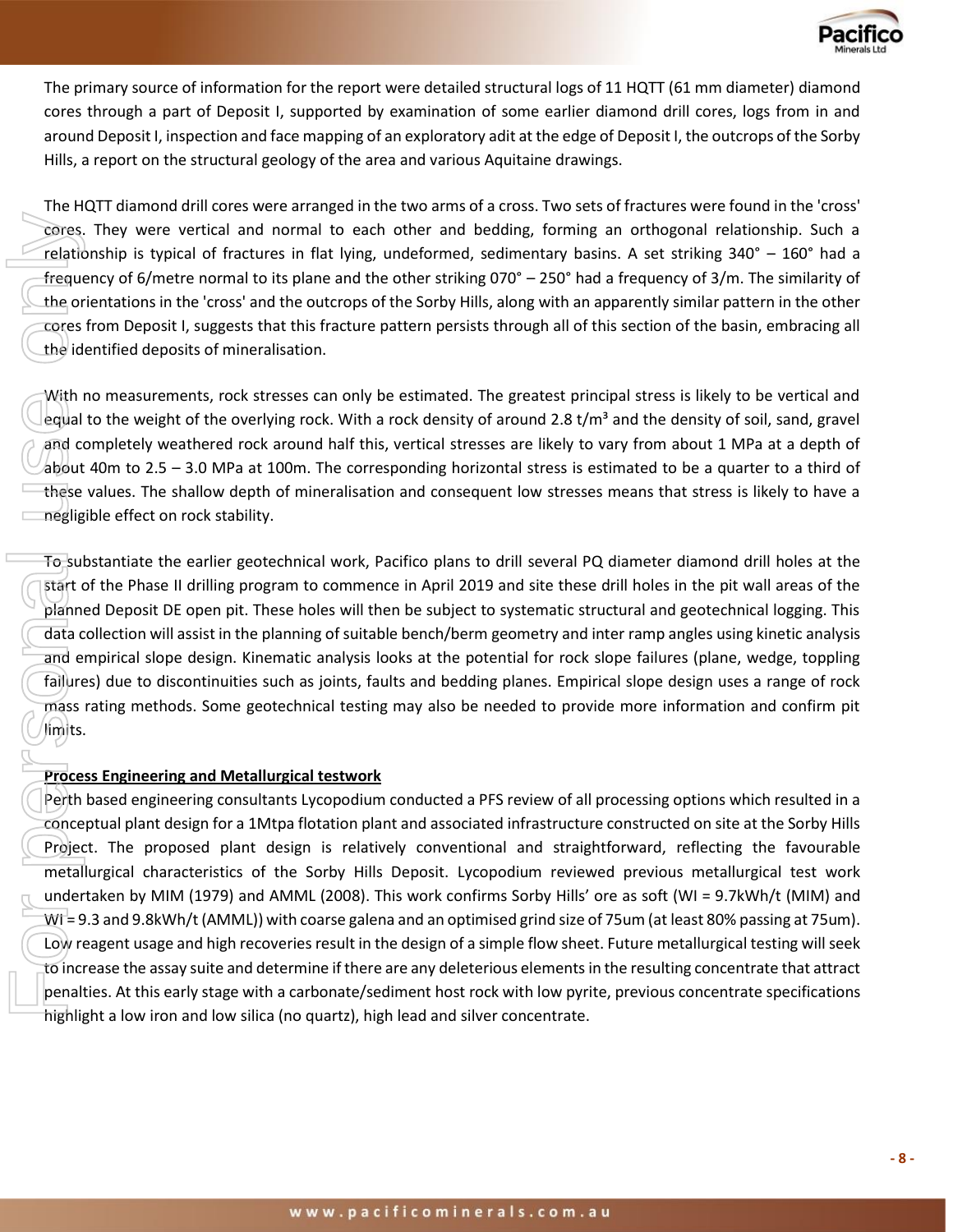

The process flowsheet selected in the PFS has been designed to produce a single high-value, high grade lead-silver concentrate. It comprises a single stage primary crush, followed by a beneficiation plant for DMS using either conventional DMS techniques or the use of ore sorter technology utilising optical, density (XRT) and EM sensors. Prior DMS test work with bench scale heavy liquid separation has shown that the Sorby Hills ore readily separates into two primary 'sink' and 'float' fractions with minor fines. Also, prior metallurgical test work has shown that optimal grade and recovery will be attained by utilising a lead-only flotation circuit and a specific lead collector 'reagent'. The circuit will comprise roughing and scavenging followed by a two-stage cleaning to produce a final high-value, high grade concentrate averaging approximately 65% lead and 1270g/t silver at a 91% recovery for lead and 87% recovery for silver. The lead and silver concentrate grades and recoveries were determined from test work conducted on 11 drill cores (WBS 6024 – 6034) from I Pod by MIM at their Mt Isa metallurgical test facilities in October 1979. This work is reported within a pre-JORC Preliminary Feasibility Study by MIM published in January 1980. As this stage, it appears that the majority of the silver is contained within the galena lattice and no additional process steps are required to optimise the recovery of silver.



*Figure 3. Sorby Hills Process Flow Sheet*

# **Infrastructure and Services**

The Weaber Plains Road is sealed from Kununurra northward to within 2km of the Project area. Landcorp has planned to seal the remainder of the Weaber Plains Road to the WA/NT border. This will then provide a continuous sealed road from 'mine to port'. Grid power utilising Argyle Dam hydroelectricity is also available to within 30km of the Project area. Currently, grid power terminates 20km north of Kununurra on the Weaber Plains Road. The PFS cost 'on site' diesel powered generators, however future studies will determine the economic viability of extending the grid an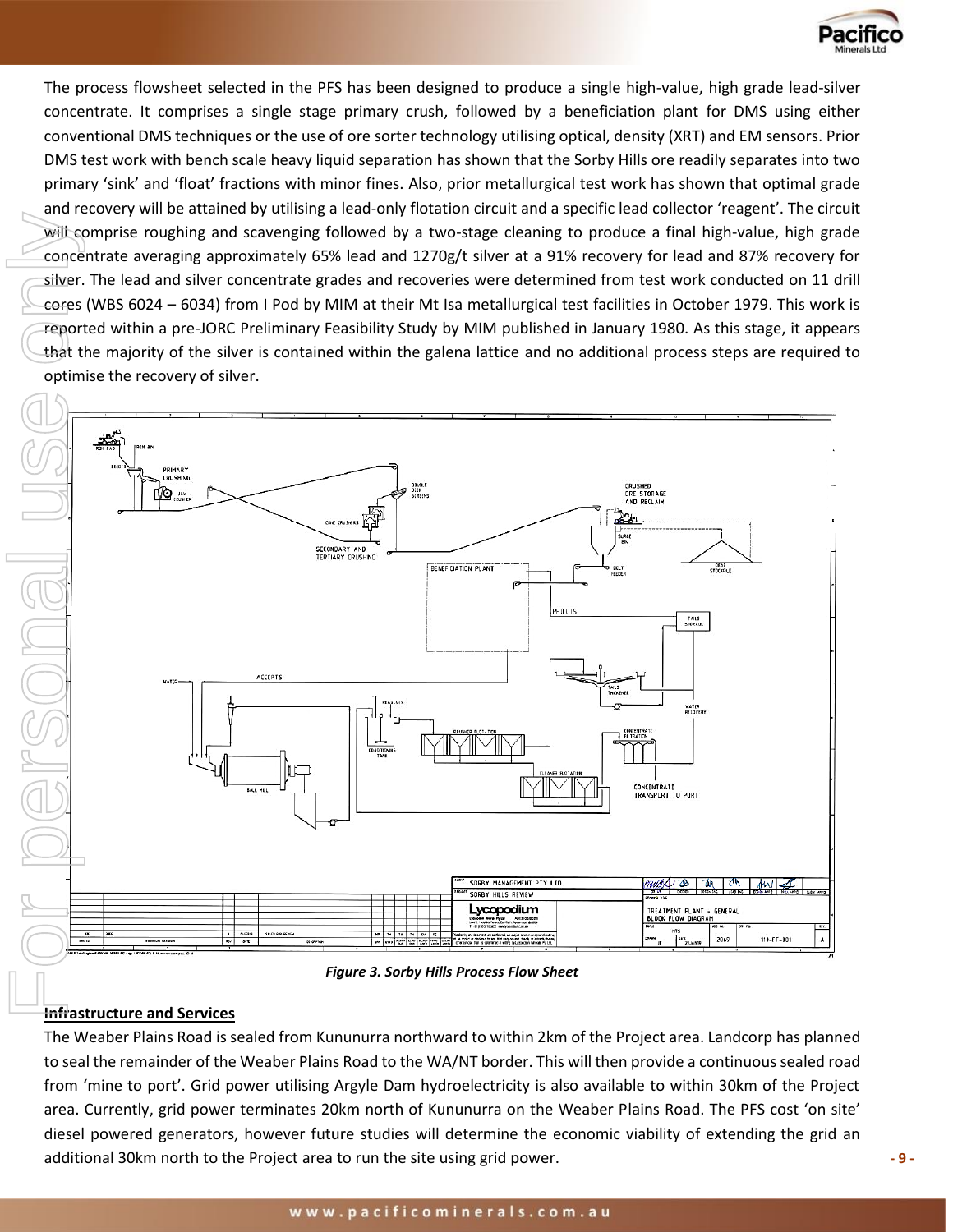

Surface infrastructure including process plant, administration and maintenance buildings, TSF, waste dumps and evaporation ponds has been designed within an area of  $4km^2$  to the west of the pits and on the lower slope of the Pincombe Range. Approval for ground clearing of 5.73km<sup>2</sup> for the site chosen has been provided under the EP Act Ministerial Statement No. 964. Manning levels during steady state production will require 50 staff on site with additional contract personnel to operate the mining fleet. Staff and contractors will be housed in Kununurra and commute daily to site. Five administration staff will be located in Kununurra to support the operation.

#### **Transport and Logistics**

The lead-silver concentrate will be filtered and then containerised. The sealed containers will be transported by road to the Port of Wyndham. The PFS assumes concentrate will leave Sorby Hills via truck and travel approximately 150km via sealed roads to Wyndham. The Port of Wyndham has the required permits and infrastructure to handle lead sulphide concentrates such as Sorby Hills' and is currently an active handler of similar material for Panoramic Resources Limited.

#### **Marketing and Lead Market**

Sorby Hills product is being marketed as a high value, high grade primary lead concentrate with substantial silver credits. Pacifico's research to date suggests that at a 65% contained lead grade, Pacifico's lead concentrate will be amongst the highest grade lead concentrate available commercially in the global market.

As part of the PFS process, Pacifico engaged MineralstoMarket as a consultant for indicative concentrate terms. The Company believes the Sorby Hills concentrate is in high demand and has incorporated the findings regarding likely concentrate terms into the PFS.

Lead is a base metal with liquid daily trading on the London Metal Exchange just like copper, nickel or zinc. Approximately 65% of global lead consumption is used for automotive batteries, both in new cars and as secondary replacement of batteries in the existing automotive fleet. Other uses including stationary batteries (14%), industrial traction batteries (7%) and non-battery use (13%). Lead<sup>1</sup> demand is forecast to grow at 1.9% per year in the 2018 to 2040 forecast period. Core drivers of growth are increasing demand in automotive uses (it should be noted that lithium-ion powered electric vehicles all still use lead-acid auxiliary batteries in the same way as internal combustion engine vehicles do); and stationary battery applications for stable, low-cost energy storage. The lead market is currently in a supply deficit, with very little new mine development over the last decade. At the end of 2017, lead concentrate stockpiles were at or near record lows of 18 days of global smelter requirements<sup>2</sup>. 15% continue that the state of Asian methods will be interest and then containerised. The sealed containers will the Protostate will be filtered and then containerised. The sealed containers will the Pot of Wyndham. The Pi

*<sup>1</sup>Source: Wood Mackenzie* 

*<sup>2</sup>Source: LME<https://www.lme.com/Metals/Non-ferrous/Lead#tabIndex=0>*

#### **Pre-Production Capital Expenditure**

The capital expenditure required up to the start of commercial concentrate production totals approximately A\$95.4M.

A\$80.5M has been allocated to pre-production costs associated with construction of the processing plant including a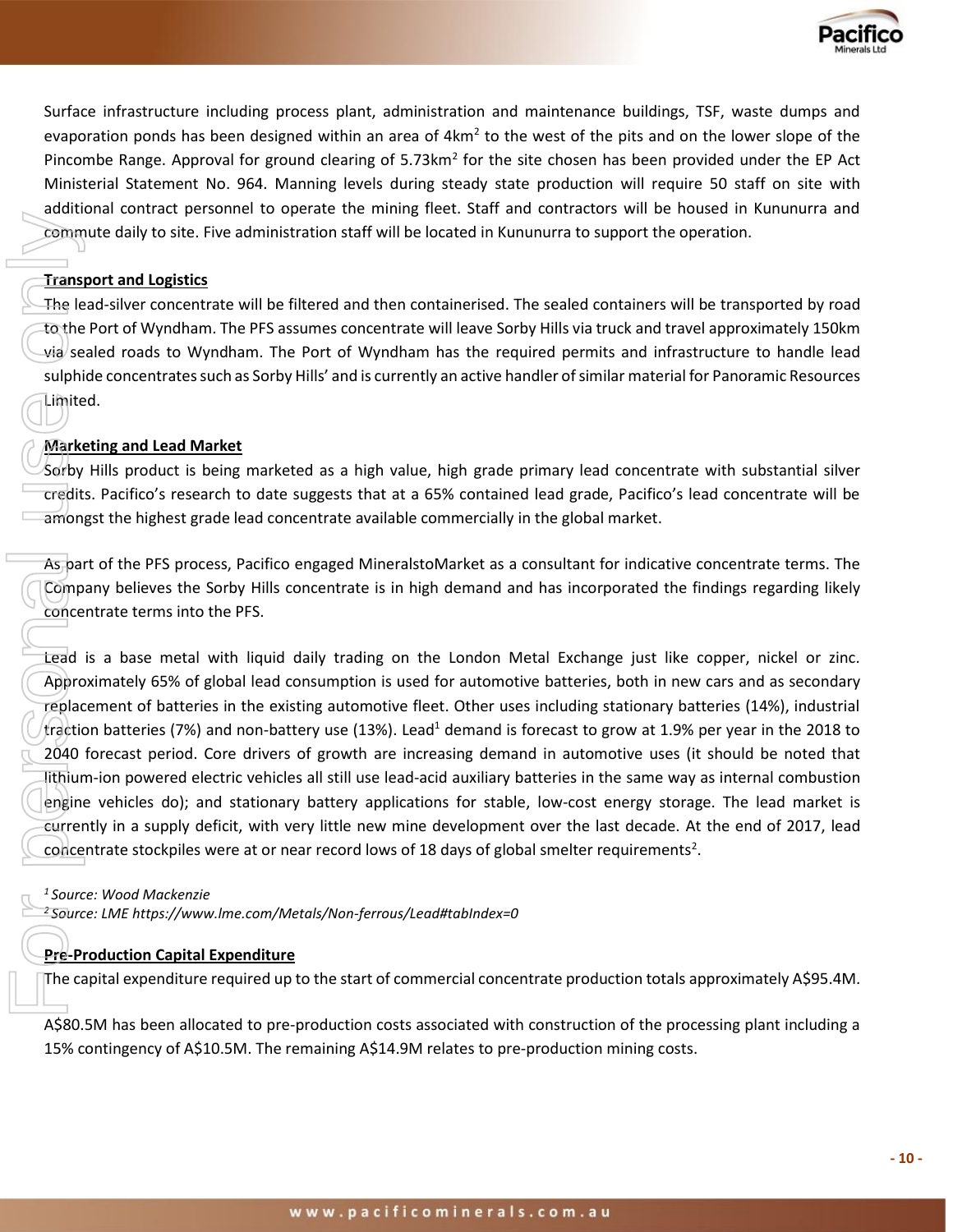

| <b>Table 6: Sorby Hills Pre-Production Capital Expenditure</b> | Approx.       |
|----------------------------------------------------------------|---------------|
|                                                                | <b>AŚM</b>    |
| <b>Treatment Plant</b>                                         | 40            |
| Infrastructure                                                 | 6             |
| <b>Tailings Storage Facility</b>                               | $\mathcal{P}$ |
| <b>Contractor and Construction Costs</b>                       | 4             |
| Subtotal                                                       | 52            |
| Management Costs (incl. vendor reps)                           | 8             |
| <b>Owners Project Costs</b>                                    | 10            |
| Subtotal                                                       | 70            |
| Contingency                                                    | 10.5          |
| <b>Project Total</b>                                           | 80.5          |

#### **Operating Costs and Sustaining Capital**

Operating costs are inclusive of mining, processing, infrastructure, waste storage, administration, shipment, treatment and refining charges ('**TCRCs'**) and royalties. General and administration costs have been allowed for in the operating cost estimate including, insurances, freight, consultants, tenement fees, communications, offices and process plant related expenses. These costs have been derived from an assessment of the mining fleet, processing plant, civil engineering and onsite buildings required to support the operation. Entech Mining Consultants ("Entech") has assessed the material handling requirements of the mining operation and costed the mining fleet based on 2 Komatsu PC1250 excavators, 4 Caterpillar 777G haul trucks and 2 Caterpillar D9 dozers plus a number of ancillary equipment including water trucks for dust suppression and service vehicles to support in pit drill and blast, pit de-watering and lighting operations. General and administration costs, freight and Port handling costs are readily determined from existing activity by other mining operations delivering mineral concentrate to the Port of Wyndham. The costs have been considered and reflect general mining operations and Sorby Hills' specific circumstances. LOM operating cost estimates are broken down in Table 7 below. **Contract Construction Contract Construction**<br> **Construct Construct Construct Construct Construct Construct Construct Construct Construct Construct Construct Construct Construction Conduct Product Product Product Product P** 

| <b>Table 7: Sorby Hills Average LOM Operating Cost Estimates</b> |        |         |  |
|------------------------------------------------------------------|--------|---------|--|
|                                                                  | A\$/lb | US\$/lb |  |
| Mining                                                           | 0.26   | 0.18    |  |
| Processing                                                       | 0.09   | 0.06    |  |
| <b>TCRCs and outbound logistics</b>                              | 0.19   | 0.13    |  |
| By-product deduction for net silver revenue                      | 0.34   | 0.24    |  |
| Lead C1 direct cash cost of production (excluding Ag credit)     | 0.43   | 0.30    |  |
| Royalties                                                        | 0.09   | 0.06    |  |

**Total LOM sustaining capital expenditure is approximately A\$13.8M.**

**Production metrics, Ramp-Up Assumptions and Production Profile** 

| <b>Table 8: Production Metrics</b> |        |            |
|------------------------------------|--------|------------|
|                                    | Annual | <b>LOM</b> |
| Mill throughput                    | 1.0Mt  | 8.64Mt     |
| Diluted mined ore grade:           |        |            |
| - Lead                             |        | 3.50%      |
| - Silver                           |        | 43g/t      |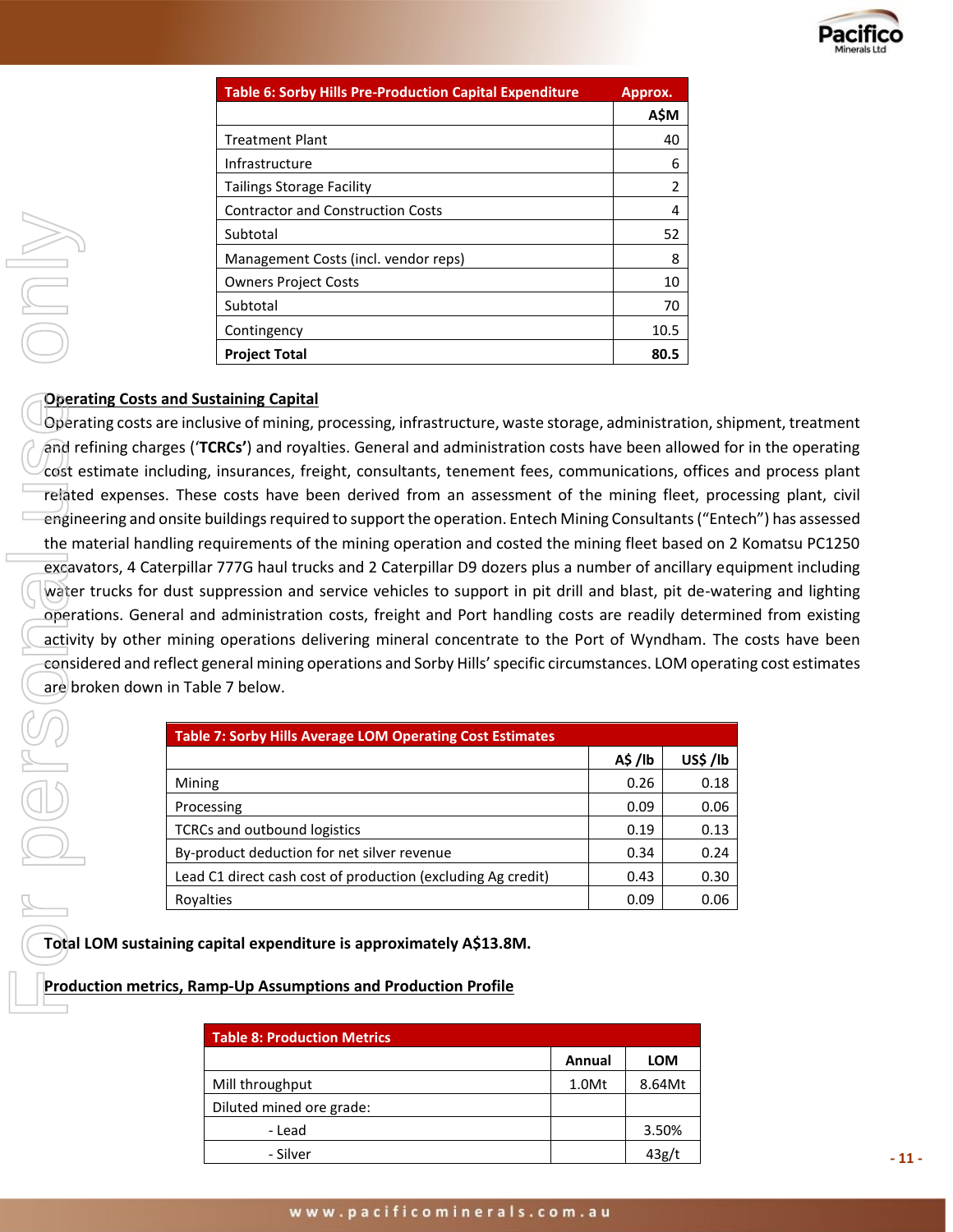

| Life of Mine (LOM) recoveries             |          | 8 years |
|-------------------------------------------|----------|---------|
| - Lead                                    |          | 91%     |
| - Silver                                  |          | 87%     |
| Production (metal in concentrate)         |          |         |
| - Lead                                    | 31.125kt | 249kt   |
| - Silver                                  | 1.17Moz  | 9.35Moz |
| High-value lead-silver concentrate grade: |          |         |
| - Lead                                    |          | 65%     |
| - Silver                                  |          | 1270g/t |
| Metal payabilities                        |          |         |
| - Lead (95% - 3% - \$150/t = 86%)         |          | 86%     |
| - Silver (95% - 50g/t = 86%)              |          | 86%     |

| <b>Table 9: Ramp-Up and LOM Metrics</b>               |           |
|-------------------------------------------------------|-----------|
| Construction period                                   | 12 months |
| Ramp-up period                                        | 3 months  |
| First full-year of steady state commercial production | 2022      |
| LOM.                                                  | 8 years   |

# **The LOM production profile is outlined below**



## **Financial Assumptions, Financial Outcomes and Project Economics**

| Table 10: Financial Assumptions, Financial Outcomes and Project Economics |                               |  |
|---------------------------------------------------------------------------|-------------------------------|--|
| Lead metal price                                                          | US\$0.92/lb                   |  |
| Silver metal price                                                        | US\$15.40/oz                  |  |
| Exchange rate US\$ per A\$1                                               | 0.70                          |  |
| TCRC (one factor in reducing % payability from 95% to 86%)                | US\$150/t concentrate         |  |
| - Lead                                                                    | 5%                            |  |
| - Silver                                                                  | 2.50%                         |  |
| Inflation                                                                 | Modelled in 'real' 2019 terms |  |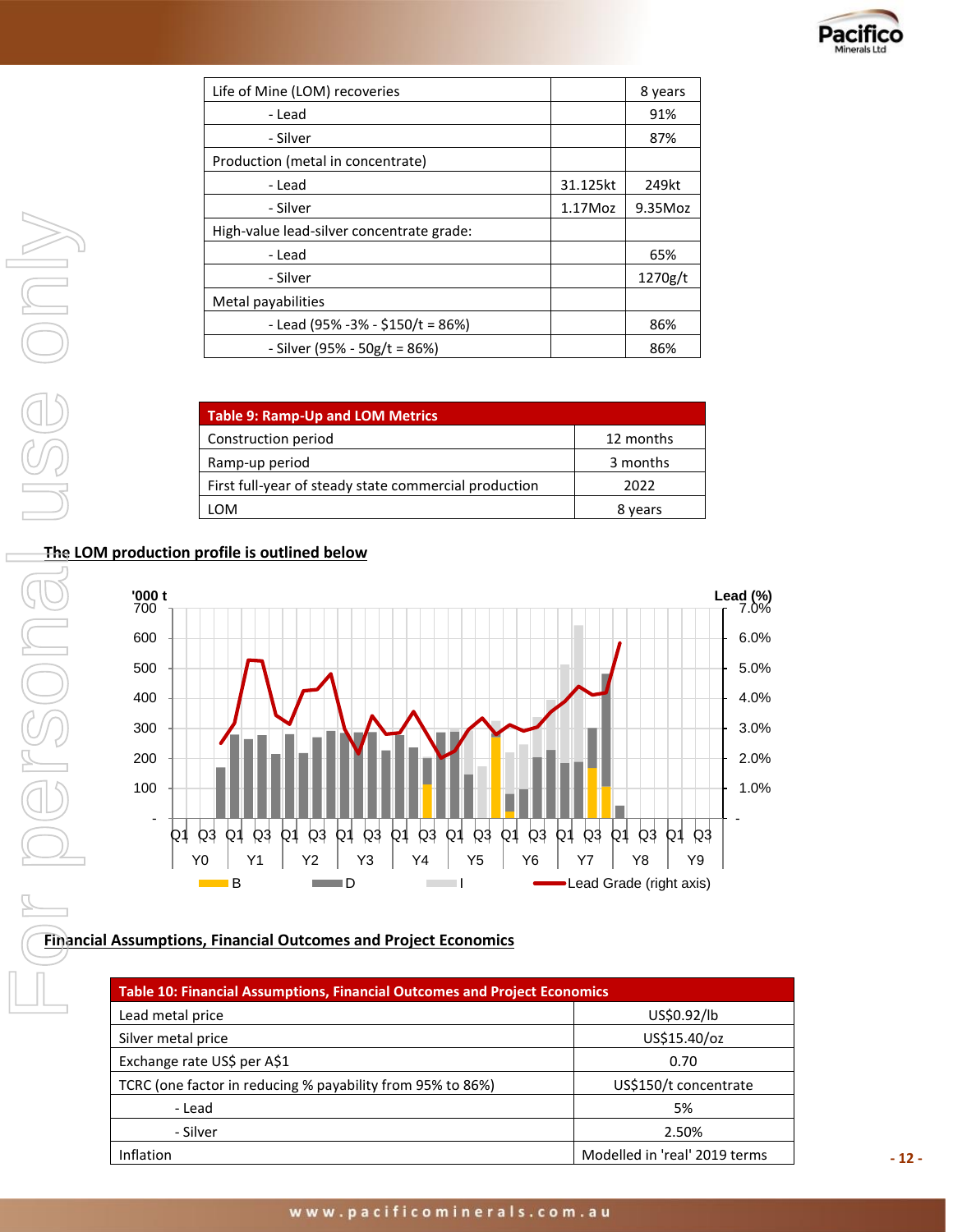

Following a detailed analysis of world lead and silver markets, spot prices from the LME were used. The company maintains a conservative view of future metal prices. Assumed lead and Silver prices at spot 21<sup>st</sup> March 2019.

| <b>Table 11: LOM Revenue, Costs and Cashflows Estimates</b> |      |
|-------------------------------------------------------------|------|
|                                                             | A\$M |
| Total gross revenue                                         | 798  |
| Smelter charges and outbound logistics                      | 90   |
| Royalties                                                   | 43.6 |
| Capital expenditure (pre-production and sustaining)         | 112  |
| Project cash flow (pre-tax)                                 | 40   |

Note: Closure costs have not been estimated for this PFS and are not included in the cash flow projections

| Table 12: Cashflow, NPV, Pre-Tax IRR |         |  |
|--------------------------------------|---------|--|
| Average steady state cash flow       | A\$60M  |  |
| Pre-tax NPV (8% discount rate)       | A\$243M |  |
| Pre-tax IRR                          | 62%     |  |

The discount rate of 8% that was applied in the Updated PFS takes account of the location of the Project and the discount rates used by peer companies to assess Lead- Silver projects in Australia.

## **Sensitivity Analysis**

Sensitivity analyses using +25 / -20% range pivoting on base case assumptions and then varying exchange rate (AUD vs USD), Pb price, Ag price and CAPEX costs to show the effect on NPV sensitivity in the sensitivity bar chart below. A series of other sensitivity analyses have been undertaken to assess, cashflow sensitivity, IRR sensitivity, payback sensitivity.

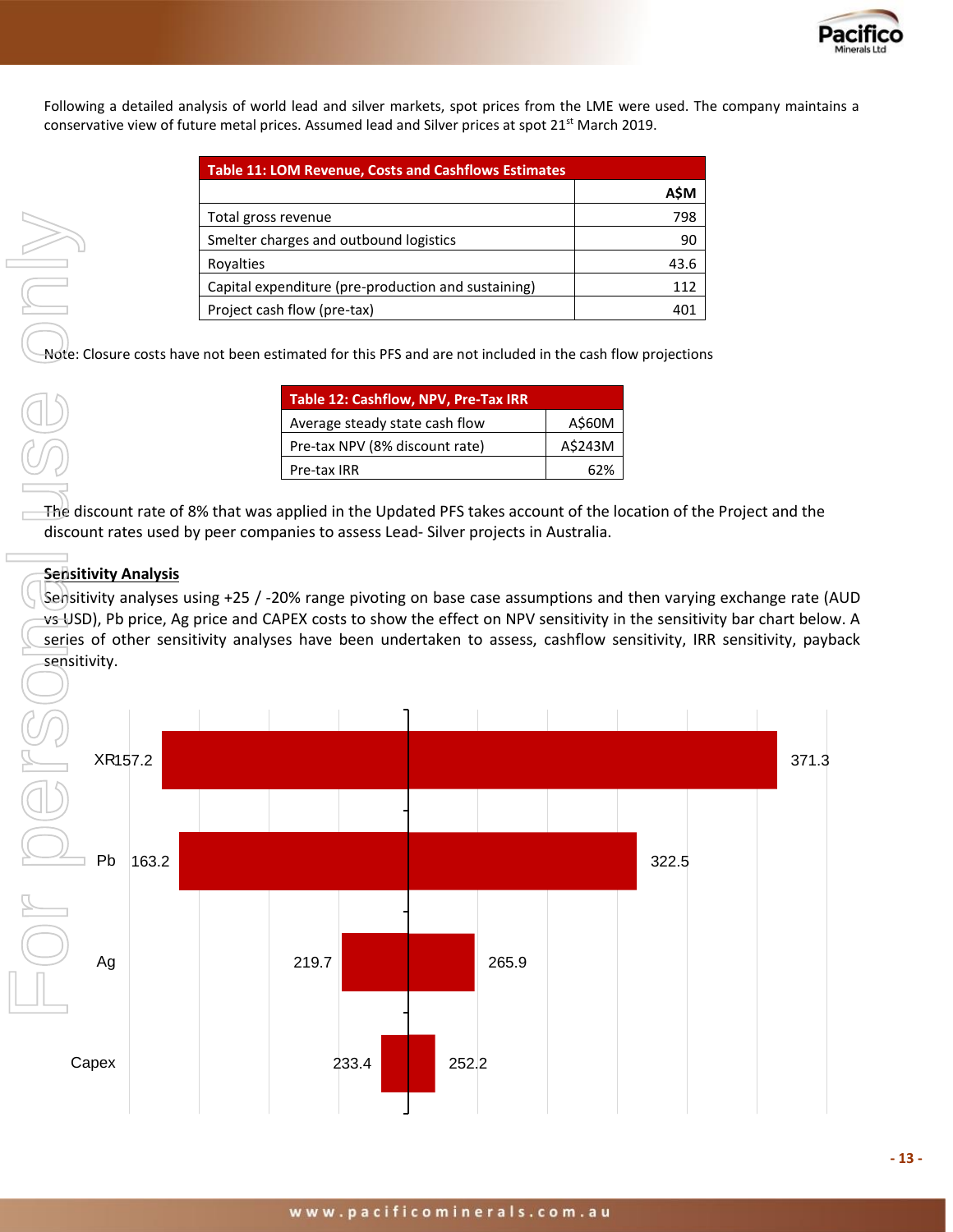

Sensitivity analysis was also conducted on the pre-tax NPV for a range of discount rates as shown below.

| Table 13: Discount Rate vs. Pre-Tax NPV |                   |  |
|-----------------------------------------|-------------------|--|
| <b>Discount Rate</b>                    | Pre-Tax NPV (A\$) |  |
| 6%                                      | 274M              |  |
| 8%                                      | 243M              |  |
| 10%                                     | 215M              |  |
| 12%                                     | 192M              |  |

## **Funding**

The financial, economic and marketing metrics generated under the PFS in addition to the resource base demonstrate that Sorby Hills has the capacity to deliver a high-value project. While the Project is economically viable with robust financial metrics under a scenario in which only indicated resources are mined, given the significant quantity of inferred resources and the confidence that the majority of this material can be converted to a higher confidence resource classification, there is potential for significantly improved outcomes resulting from extensions to mine life.

The main products produced by Pacifico's Joint Venture partner, Henan Yuguang are electrolytic lead, gold, silver and copper which are all registered at LME and LBMA respectively. Pacifico has commenced discussions on possible funding and off take agreements to potentially accelerate production at Sorby Hills.

The Company has formed the view that there are reasonable grounds to assume that a combination of offtake finance, debt and equity will likely be successfully raised and be sufficient to cover the estimated capital and working capital costs as and when required. Going forward, the Company will continue to assess all possible commercial mechanisms to determine the optimum financing solution during the DFS period.

The Company will continue to explore options in relation to securing financing from one or more customer(s) for the Project, as discussions progress in relation to securing binding offtake commitments. Given the favourable Project economics demonstrated by the PFS, and the strong demand for offtake that is currently being indicated by potential customers, the Company believes that the Project has the capacity to attract a reasonable level of debt funding. In addition, the Company may also consider developing the Project in conjunction with one or more strategic partners at the project level. Fundi<br>
The finance resources only of the finance resources of the finance resources of the Condensity of the Condensity of the Condensity of the Condensity of the Condensity of the Condensity of the Condensity of the Conde

## **Next Steps**

The Company has defined a detailed program for an optimized PFS which will include programs for a Definitive Feasibility Study leading toward a development decision on the Sorby Hills Project towards late 2020. These programs include:

- Drilling a series of diamond and RC drilling programs are planned to commence in April/May 2019 that are designed to provide additional data and samples that will further increase confidence in the deposit and the mining studies. The drilling programs will allow an upgrade of resources and provide material for programs described below. Geotechnical drilling of construction sites and proposed pit wall locations is scheduled for later in the year.
	- Variability testwork programs have commenced that will demonstrate the robustness of the process to treat the various defined geo-metallurgical ore types present at Sorby Hills.
	- Resource and reserve estimates results from upcoming drill programs will allow definition of improved Lead and Silver resources and a maiden reserve ore estimate for optimisation of the mining schedule.